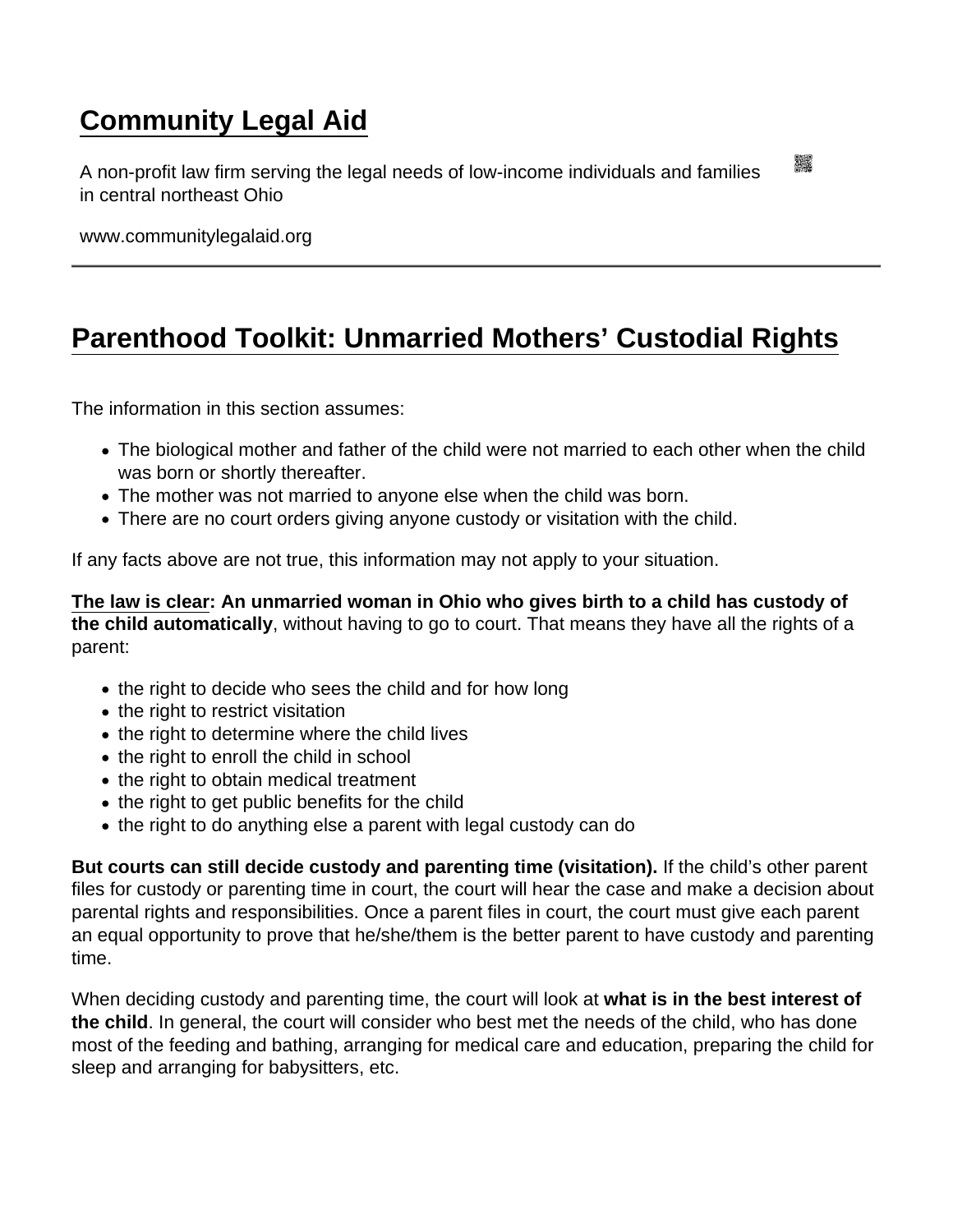The court will also look at other factors such as:

- $\bullet$  the mental and physical health of the parents
- whether either parent has a history of domestic violence, abuse, or neglect
- the child's relationship with other family members
- how each parenting has provided financial and emotional support to the child
- which parent is more likely to honor visitation rights
- the living environment where the child will live

**You should consider allowing the other parent to have time visiting with your child, unless you have concerns for the child's health or safety.** Courts look at which parent is more likely to allow the other parent time with the child. One way to prove that you will allow visitation with the other parent in the future is to allow visitation now. It's a good idea, even if there is no court order that requires it.

This does not mean you have to go looking for the other parent. It means that if they are interested in visiting with the child, you should set up a meaningful schedule so that the other parent will not be able to prove that you would deny them visits.

If you agree to visits, keep a log. Write down the day and time your child leaves and returns, what the child was sent with and what was returned, and any issues that arise and how you attempted to solve them.

For example:

05/02/2021 at 10:00 am - Child sent with swimming suit and sun hat.

05/02/2021 at 7:23 pm - Child returned 1 hr 23 minutes late; no hat.

05/15/2021 at 10:00 am - Child sent with book

05/15/2021 at 6:00 pm - Child returned on time with book. Good visit.

Note: If the other parent threatens to harm or run away with the child, you do not need to allow visits unless there is a court order requiring that. If there is, you can notify the court or consult an attorney.

Courts prefer that parents make their own arrangements, but if you can't, the court will order a standard schedule if the noncustodial parent requests it, assuming they are able to care for the child. Most courts have a local standard visitation (parenting time) schedule. You may be able to get a copy at the Clerk of Courts or online.

**You may not be able to get child support (or some other public benefits) for your child until paternity is established**. That means, you may need to legally determine who the other parent of the child is. Your local Child Support Enforcement Agency can help you establish paternity and get child support.